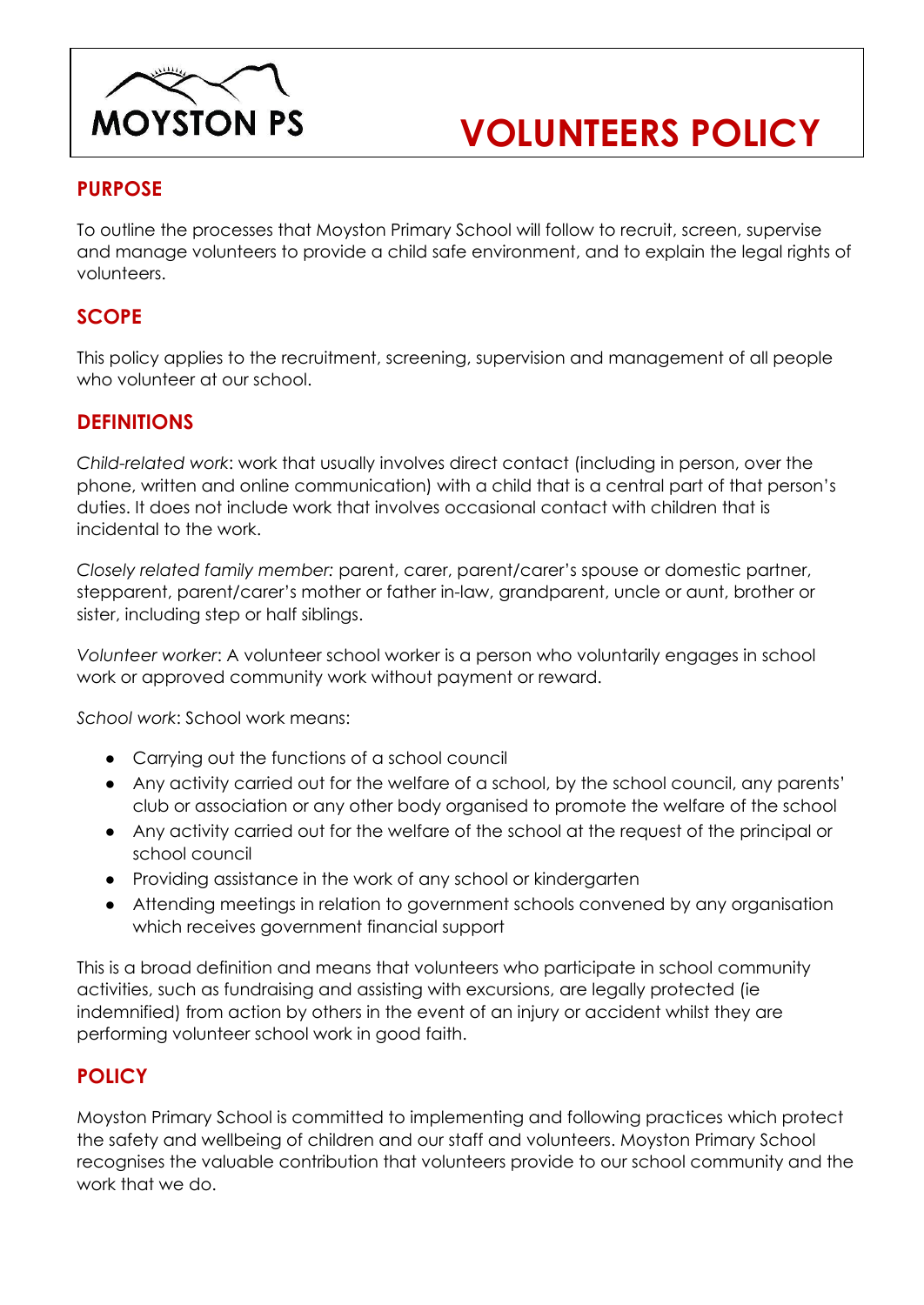The procedures set out below are designed to ensure that Moyston Primary School's volunteers are suitable to work with children and are well-placed to make a positive contribution to our school community.

## **Becoming a volunteer**

Members of our school community who would like to volunteer are encouraged to contact the school Principal.

## **Suitability checks including Working with Children Checks**

#### *Working with students*

Moyston Primary values the many volunteers that assist in our classrooms/with sports events/camps/excursions/school concerts/other events and programs]. To ensure that we are meeting our legal obligations under the *Working With Children Act 2005* (Vic) and the Child Safe Standards, Moyston Primary School is required to undertake suitability checks which may include a Working With Children Check, proof of identity, work history involving children and/or reference checks.

Considering our legal obligations, and our commitment to ensuring that Moyston Primary School is a child safe environment, we will require volunteers to obtain a WWC Check and produce their valid card to the Business Manager for verification in the following circumstances:

- **Volunteers who are not parent/family members** of any student at the school are required to have a WWC Check if they are engaged in child-related work regardless of whether they are being supervised.
- **Parent/family volunteers** who are assisting with any classroom or school activities involving direct contact with children in circumstances where the volunteer's child is **not** participating, or does not ordinarily participate in, the activity.
- **Parent/family volunteers** who assist with excursions (including swimming), camps and similar events, regardless of whether their own child is participating or not.
- **Parent/family volunteers** who regularly assist in school activities, regardless of whether their own child is participating or not
- **Parent/community School Council members** sitting on School Council with student School Council members, regardless of whether their own child is a student member or not

In addition, depending on the nature of the volunteer work, our school may ask the volunteer to provide other suitability checks at its discretion (for example, references, work history involving children and/or qualifications). Proof of identity may also be required in some circumstances.

#### *Non child-related work*

On some occasions, parents and other members of the school community may volunteer to do work that is not child-related. For example, gardening, maintenance, fundraising, working bees, stocktakes etc. during which children will not be, or would not reasonably be expected to be, present.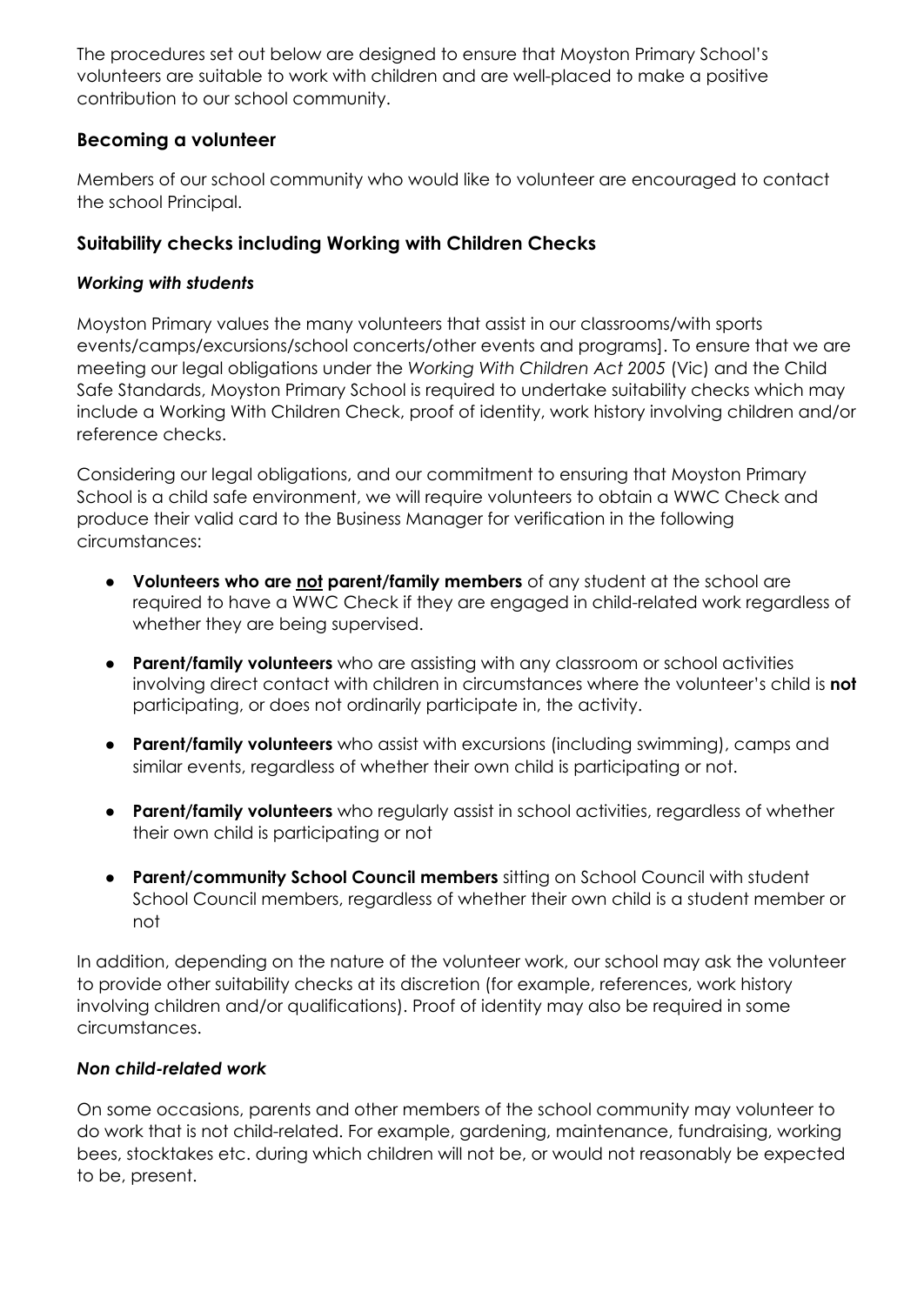Volunteers for this type of work are not required to have Working with Children or other suitability checks as they are not engaged in child-related work and children are not generally present during these activities. However, Moyston Primary School reserves the right to undertake suitability checks, including proof of identity, Working with Children Checks, at its discretion if considered necessary for any particular activities or circumstances.

School council members and volunteers on any sub-committee of school council will be asked to provide a valid WWC Check. Whilst we acknowledge that these volunteers will not be engaging in child-related work as part of their role, even when there is a student sitting on the school council, we believe that it is important that our volunteers who are involved in making important decisions about our school which will have an impact on students do have a valid WWC Check.

#### **Management and supervision**

Volunteer workers will be expected to comply with any reasonable direction of the principal (or their nominee). This will include the requirement to follow our school's policies, including, but not limited to our [Child Safety Policy / Statement of Commitment to Child Safety], our Child Safety Code of Conduct and our Statement of Values and School Philosophy]. Volunteer workers will also be expected to act consistently with Department of Education and Training policies, to the extent that they apply to volunteer workers, including the Department's policies relating to Equal Opportunity and Anti-Discrimination, Sexual Harassment and Workplace Bullying.

The principal has the discretion to make a decision about the ongoing suitability of a volunteer worker and may determine at any time whether or not a person is suitable to volunteer at Moyston Primary School.

Moyston Primary School will provide any appropriate induction and/or training for all volunteer workers. The principal (or their nominee) will determine what induction and/or training is necessary depending on what type of work the volunteer will be engaged in.

All volunteers will be provided induction in relation to Moyston Primary School's child safety practices, including reporting obligations and procedures. Our school has a Child Safety Reporting Obligations Policy which all staff and volunteers should be aware of.

The principal (or their nominee) will determine what supervision, if any, of volunteers is required for the type of work being performed.

#### **Compensation**

#### *Personal injury*

Volunteer workers are covered by the Department of Education and Training's Workers Compensation Policy if they suffer personal injury in the course of engaging in school work.

#### *Property damage*

If a volunteer worker suffers damage to their property in the course of carrying out school work, the Minister (or delegate) may authorise such compensation as they consider reasonable in the circumstances. Claims of this nature should be directed to the principal who will direct them to the Department's Legal Division.

#### *Public liability insurance*